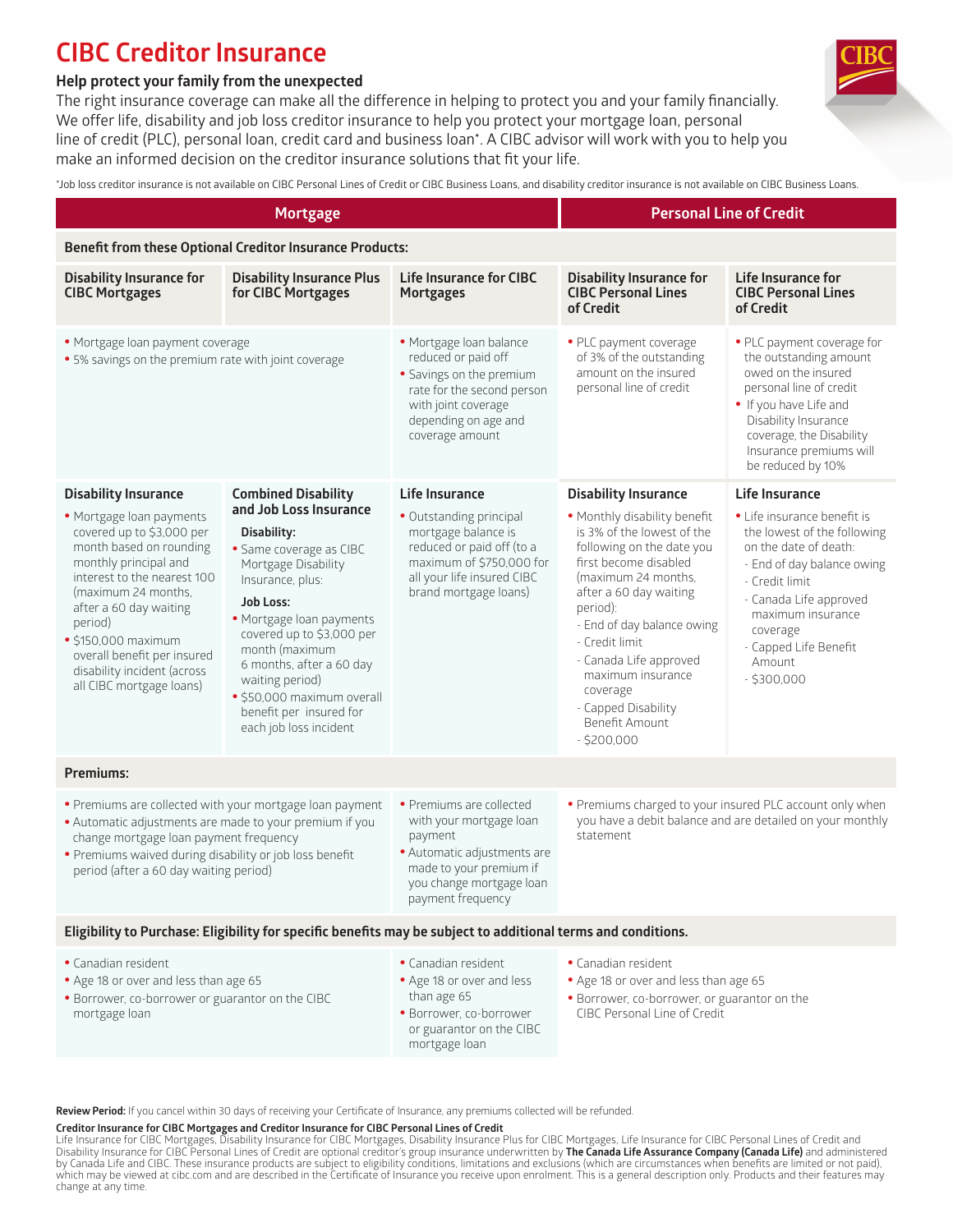CIBC Creditor Insurance products can help provide you and your loved ones with the financial protection you'll need in the event that you are not able to make a payment due to death, disability or job loss.

| <b>Personal Loan</b>                                                                                                                                                                                                                                                                                                                                                          |                                                                                                                                                                                              |                                                                                                                                                                         | <b>Credit Card</b>                                                                                                                                                                                                                                                                                                                                                                                                                                                                                                                                                                                                                          | <b>Business Loan</b>                                                                                                                                                                                     |  |  |  |
|-------------------------------------------------------------------------------------------------------------------------------------------------------------------------------------------------------------------------------------------------------------------------------------------------------------------------------------------------------------------------------|----------------------------------------------------------------------------------------------------------------------------------------------------------------------------------------------|-------------------------------------------------------------------------------------------------------------------------------------------------------------------------|---------------------------------------------------------------------------------------------------------------------------------------------------------------------------------------------------------------------------------------------------------------------------------------------------------------------------------------------------------------------------------------------------------------------------------------------------------------------------------------------------------------------------------------------------------------------------------------------------------------------------------------------|----------------------------------------------------------------------------------------------------------------------------------------------------------------------------------------------------------|--|--|--|
| <b>Benefit from these Optional Creditor Insurance Products:</b>                                                                                                                                                                                                                                                                                                               |                                                                                                                                                                                              |                                                                                                                                                                         |                                                                                                                                                                                                                                                                                                                                                                                                                                                                                                                                                                                                                                             |                                                                                                                                                                                                          |  |  |  |
| <b>Payment Protector</b><br><b>Disability Insurance</b>                                                                                                                                                                                                                                                                                                                       |                                                                                                                                                                                              | <b>Life Insurance for</b>                                                                                                                                               | CIBC Payment Protector™                                                                                                                                                                                                                                                                                                                                                                                                                                                                                                                                                                                                                     | <b>CIBC Business and Farm</b>                                                                                                                                                                            |  |  |  |
| <b>Insurance for CIBC</b><br><b>Personal Loans</b>                                                                                                                                                                                                                                                                                                                            | for CIBC Personal<br>Loans                                                                                                                                                                   | <b>CIBC Personal Loans</b>                                                                                                                                              | <b>Insurance for Credit Cards</b>                                                                                                                                                                                                                                                                                                                                                                                                                                                                                                                                                                                                           | <b>Loan Life Insurance</b>                                                                                                                                                                               |  |  |  |
| • Loan payment coverage (principal and interest)<br>• Combine disability and job loss insurance in one<br>convenient package with Payment Protector<br>Insurance for CIBC Personal Loans                                                                                                                                                                                      |                                                                                                                                                                                              | • Outstanding principal<br>balance coverage                                                                                                                             | • Credit card minimum payment<br>and balance coverage for primary<br>cardholder<br>· Spousal coverage available                                                                                                                                                                                                                                                                                                                                                                                                                                                                                                                             | • Coverage for the Insured<br>Amount of the outstanding<br>balance<br>· Coverage for accidental<br>dismemberment                                                                                         |  |  |  |
| <b>Payment Protector</b>                                                                                                                                                                                                                                                                                                                                                      | <b>Disability Insurance</b>                                                                                                                                                                  | Life Insurance                                                                                                                                                          | <b>Disability and Job Loss Benefit</b>                                                                                                                                                                                                                                                                                                                                                                                                                                                                                                                                                                                                      | <b>Life Insurance</b>                                                                                                                                                                                    |  |  |  |
| <b>Insurance</b><br>Disability:<br>· Makes your contracted<br>loan payment amount<br>of principal and interest,<br>plus any applicable<br>insurance premiums up<br>to \$200,000 (after a<br>30 day waiting period)<br><b>Job Loss:</b><br>• Pays interest on loan up<br>to a maximum period of<br>6 months for each job<br>loss occurrence (after a<br>30 day waiting period) | · Makes your contracted<br>loan payment amount<br>of principal and interest,<br>plus any applicable<br>insurance premiums<br>to a maximum of<br>\$200,000 (after a<br>30 day waiting period) | • Pays outstanding<br>principal balance up<br>to \$200,000                                                                                                              | • For each statement period, pays<br>a benefit equal to the greater<br>of: (a) 5% of the Balance on the<br>Credit Card Account's statement<br>immediately prior to the date of<br>loss or disability, and (b) an amount<br>equal to the Minimum Payment<br>for the statement period (after<br>applicable waiting period)<br>Critical Illness (cancer, heart<br>attack, or stroke) Life and<br><b>Accidental Death Benefit</b><br>· Pays a lump-sum benefit equal<br>to the Balance on the Credit Card<br>Account's statement immediately<br>prior to the date of diagnosis<br>or death, up to \$25,000 (after<br>applicable waiting period) | · Pays insured balance owing<br>up to \$1 million in death<br>benefits for each borrower.<br>guarantor or endorser<br>• Accidental dismemberment<br>benefits of up to \$100,000<br>at no additional cost |  |  |  |
| <b>Premiums:</b>                                                                                                                                                                                                                                                                                                                                                              |                                                                                                                                                                                              |                                                                                                                                                                         |                                                                                                                                                                                                                                                                                                                                                                                                                                                                                                                                                                                                                                             |                                                                                                                                                                                                          |  |  |  |
| Disability:<br>. Pays any applicable premiums in the event that you<br>are unable to work<br><b>Job Loss:</b><br>• Premiums owing during job loss claim period are<br>waived                                                                                                                                                                                                  |                                                                                                                                                                                              | • Premiums are collected<br>with your personal loan<br>payment<br>· Automatic adjustments<br>to your premium are<br>made if you change<br>the loan payment<br>frequency | . The cost of this insurance for the<br>primary cardholder is \$0.99 per<br>\$100 of the Balance on the Credit<br>Card Account's last statement.<br>plus applicable taxes<br>• The cost for the primary<br>cardholder and spouse is \$1.19<br>per \$100                                                                                                                                                                                                                                                                                                                                                                                     | • Premiums are calculated on<br>the outstanding balance<br>• Convenient administration<br>through automatic<br>withdrawal from your<br>CIBC account                                                      |  |  |  |
| Eligibility to Purchase: Eligibility for specific benefits may be subject to additional terms and conditions.                                                                                                                                                                                                                                                                 |                                                                                                                                                                                              |                                                                                                                                                                         |                                                                                                                                                                                                                                                                                                                                                                                                                                                                                                                                                                                                                                             |                                                                                                                                                                                                          |  |  |  |
| • Canadian resident<br>. Age 18 or over and less than age 65<br>• Borrower on the CIBC personal loan                                                                                                                                                                                                                                                                          |                                                                                                                                                                                              | · Canadian resident<br>• Age 18 or over and less<br>than age 70<br>. Borrower on the CIBC<br>personal loan                                                              | • Canadian resident<br>$\bullet$ 18 - 69 years old<br>. Have been approved for an eligible<br>CIBC credit card                                                                                                                                                                                                                                                                                                                                                                                                                                                                                                                              | • Canadian resident<br>• Age 18 or over and less than<br>age 70<br>· Borrower directly liable,<br>guarantor or endorser                                                                                  |  |  |  |

**Review Period:** If you cancel within 30 days of receiving your Certificate of Insurance, any premiums collected will be refunded.

#### **Creditor Insurance for CIBC Personal Loans**

Life Insurance for CIBC Personal Loans, Disability Insurance for CIBC Personal Loans and CIBC Payment Protector Insurance for CIBC Personal Loans are optional creditor's group insurance underwritten by The Canada Life Assurance Company (Canada Life) and administered by Canada Life and CIBC. These insurance products are subject to eligibility conditions, limitations and exclusions (which are circumstances when benefits are limited or not paid), which may be viewed at cibc.com and are described in the Certificate of Insurance you receive upon enrolment. This is a general description only. Products and their features may change at any time.

#### **CIBC Payment Protector™ Insurance for Credit Cards**

Job loss, disability and critical illness coverage starts on the 31st day after the effective date shown on the Certificate of Insurance. Life and accidental death coverage starts on the effective<br>date shown on the Certif optional creditor's group insurance underwritten by **Canadian Premier Life Insurance Company** and is administered by Canadian Premier Life Insurance Company and CIBC.

#### **CIBC Business and Farm Loan Life Insurance**

CIBC Business and Farm Loan Life Insurance are optional creditor's group insurance underwritten by **Desjardins Financial Security Life Assurance Company (Desjardins)** and administered<br>by Desjardins and CIBC. These insuranc be viewed at cibc.com and are described in the Certificate of Insurance you receive upon enrolment. This is a general description only. Products and their features may change at any time.